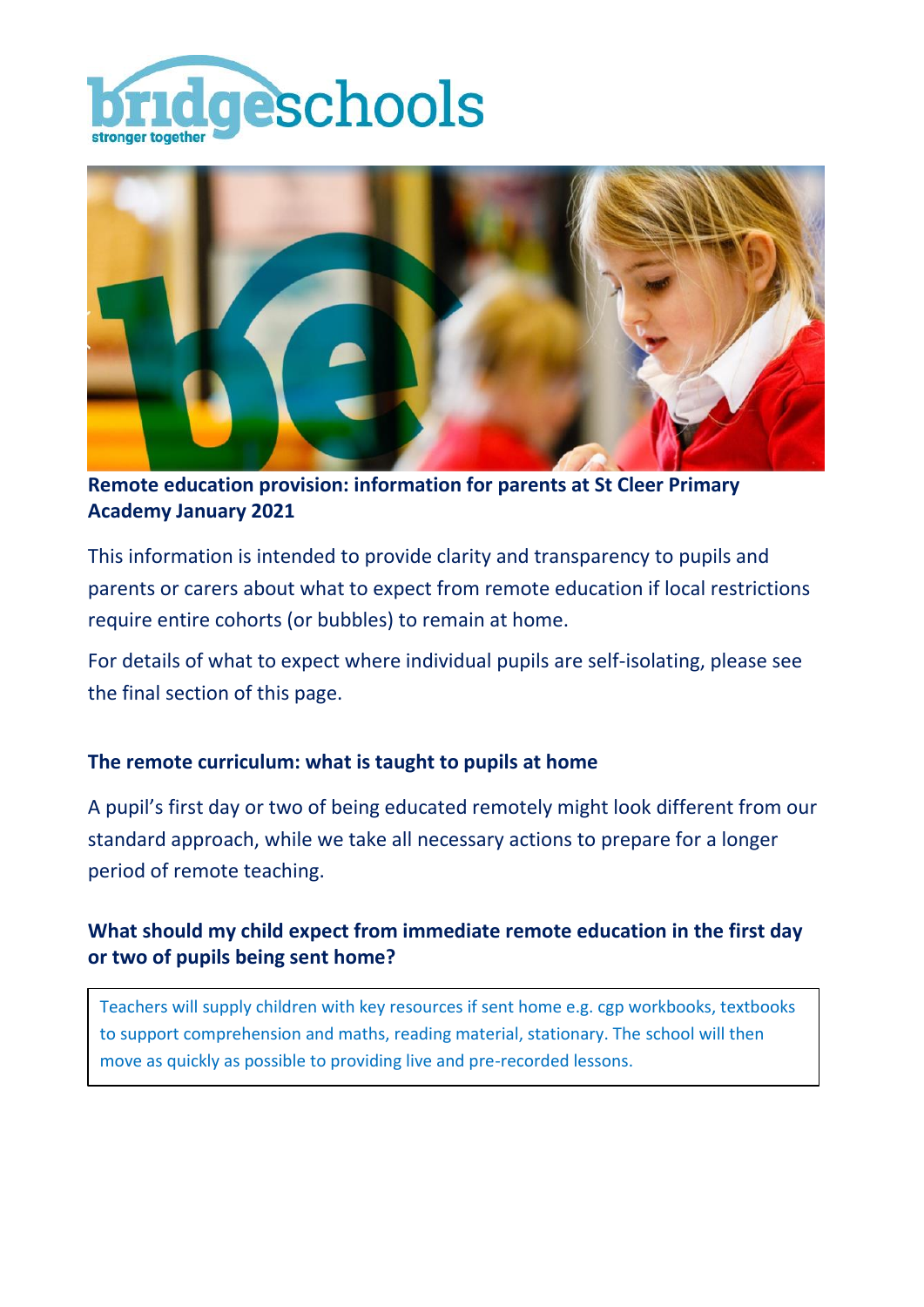# **Following the first few days of remote education, will my child be taught broadly the same curriculum as they would if they were in school?**

 We teach the same curriculum remotely as we do in school wherever possible and appropriate. However, we have needed to make some adaptations in some subjects. For example, in music we might choose to share a warm up and then some resources to support a follow up activity at home; our PE provision is supported by Fit Friday activities and good quality online resources shared; our learning adventure is supported by a variety of mediums i.e. direct input, suggested lines of enquiry, good quality online resources and following child's own interest.

# **Remote teaching and study time each day**

### **How long can I expect work set by the school to take my child each day?**

We expect that remote education (including remote teaching and independent work) will take pupils broadly the following number of hours each day:

| KS1             | We aim to offer 3 hours of daily<br>provision: |
|-----------------|------------------------------------------------|
|                 | <b>Daily Morning Learning</b>                  |
|                 | Phonics                                        |
|                 | English                                        |
|                 | Spellings                                      |
|                 | Handwriting (linked with spelling)             |
|                 | Maths                                          |
|                 | <b>Afternoon Learning</b>                      |
|                 | Learning adventure (Wed, Thurs, Fri)           |
|                 | PE (Mon and Fit Friday)                        |
|                 | Science (Tues)                                 |
|                 | PSHCE $-1/2$ weekly story/circle time live     |
|                 | via TEAMS                                      |
| KS <sub>2</sub> | We aim to offer 4 hours of daily               |
|                 | provision:                                     |
|                 | <b>Daily Morning Learning</b>                  |
|                 |                                                |
|                 | English - live/pre-recorded via                |
|                 | TEAMs/Oak Tree Academy                         |
|                 | Maths - live/pre-recorded via                  |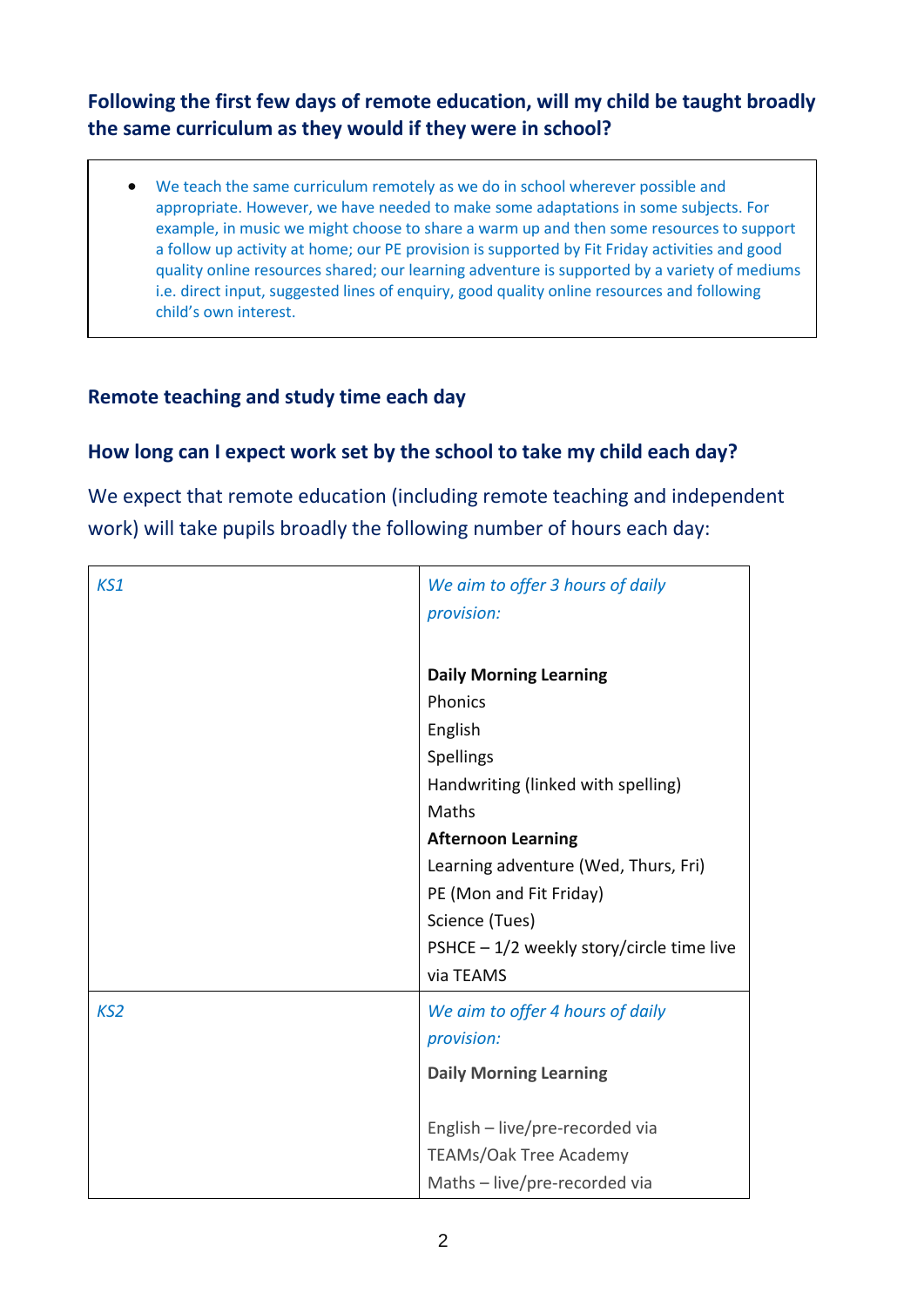| TEAMs/White Rose/Oak Tree Academy          |
|--------------------------------------------|
| Guided Reading - live/pre-                 |
| recorded/follow on task from reading       |
| session                                    |
| PE – Daily well-being and fitness activity |
| menu                                       |
|                                            |
| <b>Afternoon Learning</b>                  |
| Learning adventure 1 x live lesson/pre-    |
| recorded/Oak Tree Academy with follow      |
| up activities for 2 further afternoons     |
| Science 1 x live lesson/pre-recorded/Oak   |
| Tree Academy with follow up activities     |
| PSHCE 1 x live lesson/pre-recorded/Oak     |
| Tree Academy with follow up activities     |
|                                            |

#### **Accessing remote education**

### **How will my child access any online remote education you are providing?**

TEAMs, Dojo, Tapestry, School Blog

Mathletics, Timetables Rock stars, Prodigy

## **If my child does not have digital or online access at home, how will you support them to access remote education?**

We recognise that some pupils may not have suitable online access at home. We take the following approaches to support those pupils to access remote education: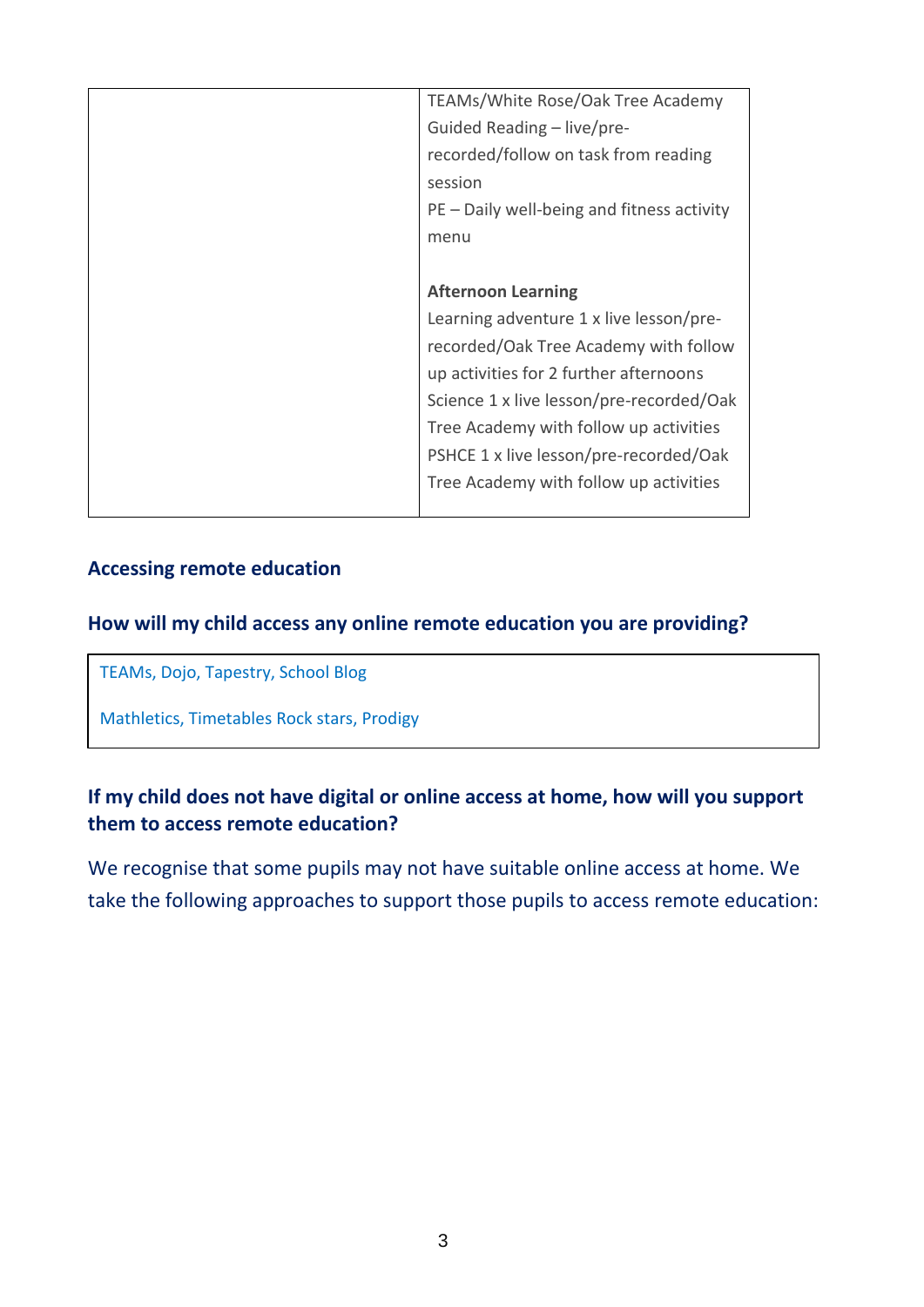- If parents need support with devices, they should contact the class teacher in the first instance. Devices can be leant to pupils using a home-school agreement to support remote learning access.
- If parents need support with devices that enable an internet connection please contact [secretary@stcleerprimary.co.uk](mailto:secretary@stcleerprimary.co.uk) to make a request. The school will work with the allocation from the DfE and county to support access where appropriate and needed to support remote learning access.
- If parents require any printed materials to support pupils' remote learning these can be printed and prepared by school and left at the front entrance ready for collection or posted if required. Parents should contact the class teacher in the first instance to arrange this or email [secretary@stcleerprimary.co.uk](mailto:secretary@stcleerprimary.co.uk)
- Pupils can submit their work to teachers by post or by requesting a door stop collection if they do not have online access. Parents should contact the class teacher in the first instance to arrange this or email [secretary@stcleerprimary.co.uk](mailto:secretary@stcleerprimary.co.uk)

#### **How will my child be taught remotely?**

We use a combination of the following approaches to teach pupils remotely:

- live teaching (online lessons): through TEAMs
- recorded teaching (e.g. Oak National Academy lessons, video/audio recordings made by teachers through TEAMs (KS2), Dojo and TEAMs (KS1)
- printed paper packs produced by teachers (e.g. workbooks, worksheets)
- textbooks and reading books pupils have at home and provided by school
- commercially available websites supporting the teaching of specific subjects or areas, including video clips or sequences
- Mathletics, Times Tables Rockstars, Prodigy (Yr6)
- long-term project work and/or internet research activities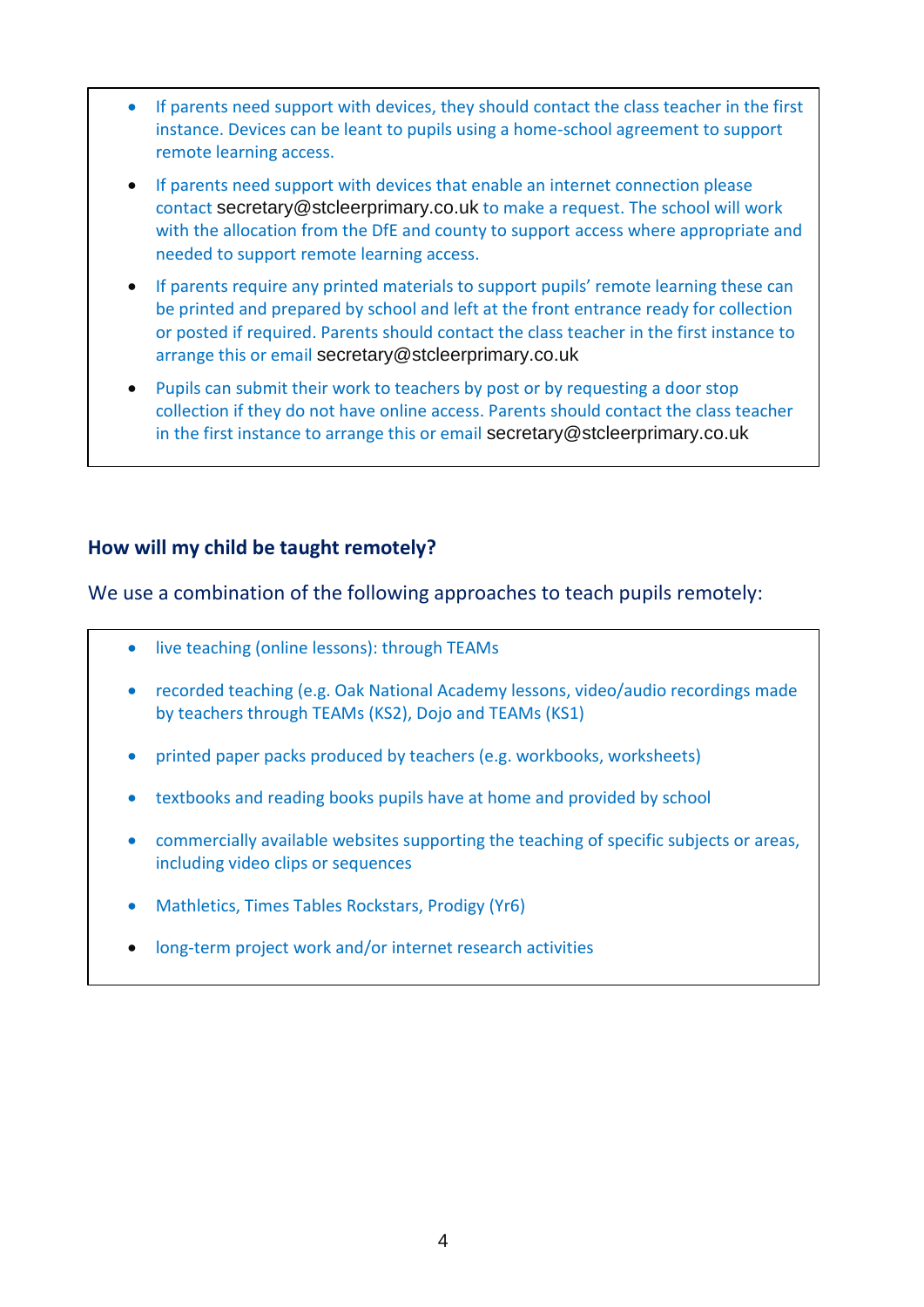### **Engagement and feedback**

-

# **What are your expectations for my child's engagement and the support that we as parents and carers should provide at home?**

- In KS2 children are expected to log in to live lessons and share ideas and thoughts in the comment area as well as contribute to the notebook section guided by the teacher; they are expected to view the recorded teaching sessions and complete work in time across the day and week; children are expected to share their work with the teacher and peers at the end of sessions and in weekly allocated feedback sessions with the teacher
- In KS1 children are expected to complete their daily tasks as timetabled and afternoon learning across the day and week. They are expected to log in to TEAMs once/twice a week for story/PSHCE time.
- Parents can support their children's remote learning through setting routines to support your child's education and communicating any needs or issues arising to the class teacher

### **How will you check whether my child is engaging with their work and how will I be informed if there are concerns?**

- Teachers will check engagement daily through TEAMS, Dojo and Tapestry
- Where engagement is a concern staff will follow up with daily phone calls and emails to offer support and guidance; teachers will also offer some additional time/feedback sessions to support engagement e.g. TEAMs welfare catch up

#### **How will you assess my child's work and progress?**

Feedback can take many forms and may not always mean extensive written comments for individual children. For example, whole-class feedback or quizzes marked automatically via digital platforms are also valid and effective methods, amongst many others. Our approach to feeding back on pupil work is as follows:

- Feedback on pupils' work will be given immediately in lessons, through chat comments, through individual comments, through verbal feedback over the phone or separate feedback sessions
- Pupils will receive feedback in some lessons daily in KS2 and several times a week in KS1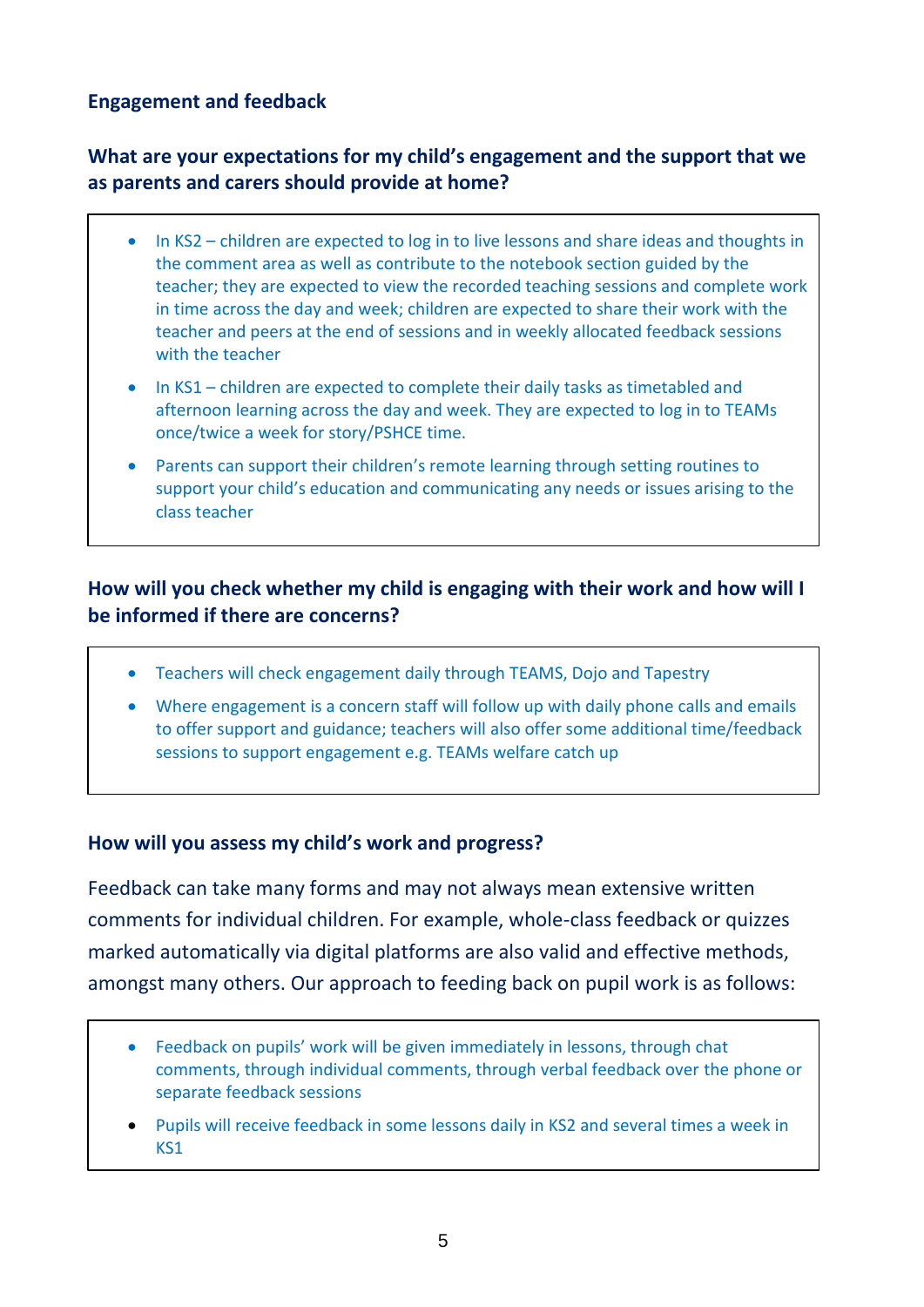### **Additional support for pupils with particular needs**

# **How will you work with me to help my child who needs additional support from adults at home to access remote education?**

We recognise that some pupils, for example some pupils with special educational needs and disabilities (SEND), may not be able to access remote education without support from adults at home. We acknowledge the difficulties this may place on families, and we will work with parents and carers to support those pupils in the following ways:

#### **Remote education for self-isolating pupils**

- Children with EHCPs will be offered on site support; if this is not taken up these families will be contacted twice a week to offer support. Children will also be offered individual packs and resources to support as well as device support.
- Children on the Record of need will be differentiated for through TEAMs and follow up with the teacher to support access
- Interventions will run on site for those attending and online for those not attending e.g. daily readers through TEAMs in Year 3,4,5,6.
- For children with SEN in EYFS and KS1 resources, phone calls, individualised videos and regular checks will be offered to ensure support is in place for remote learning. The Inclusion Lead Teacher and Headteacher will work with external agencies to ensure that children are still able to access support e.g. school nurse, Headstart, counselling sessions, music lessons for PLAC.

Where individual pupils need to self-isolate but the majority of their peer group remains in school, how remote education is provided will likely differ from the approach for whole groups. This is due to the challenges of teaching pupils both at home and in school.